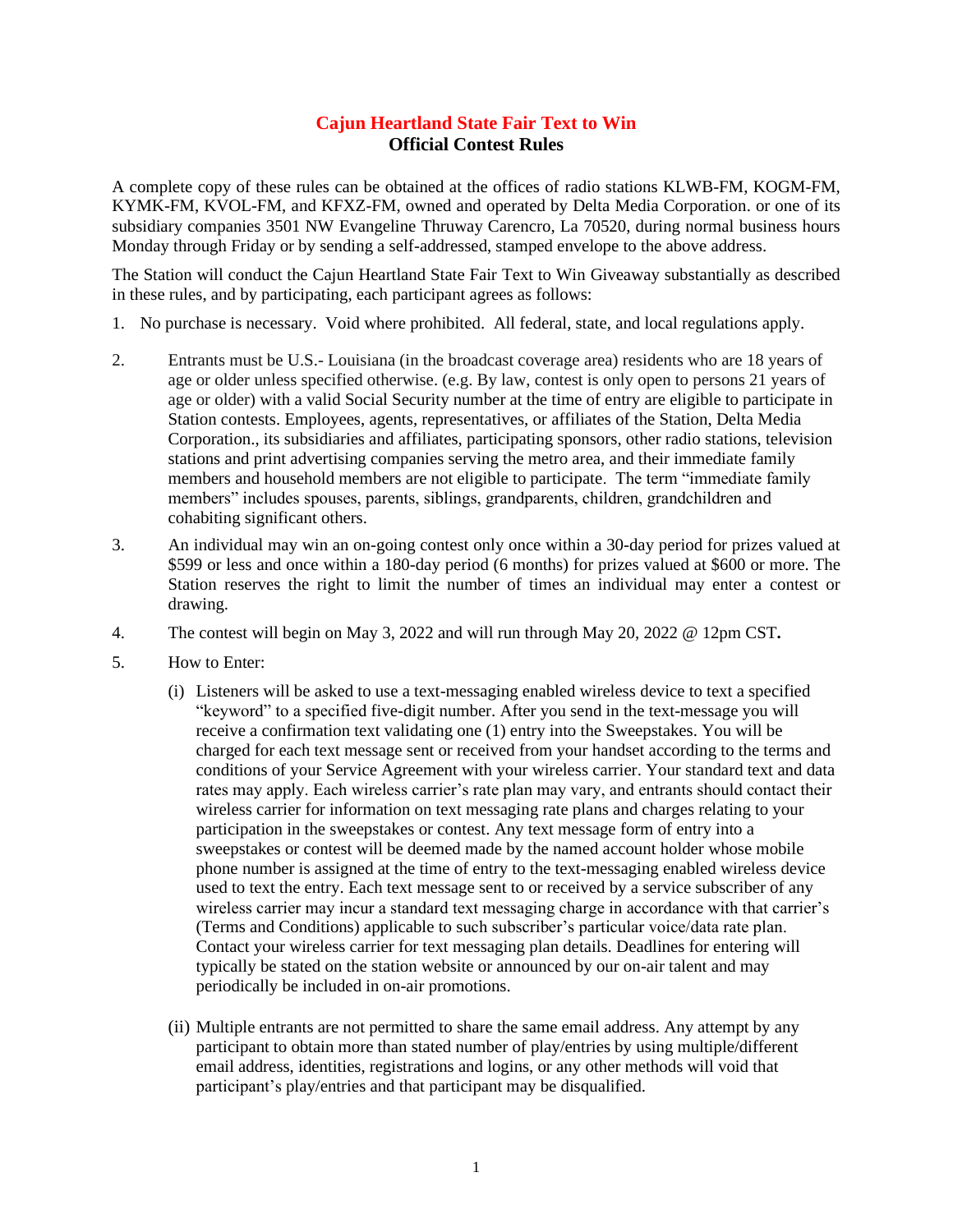- 6. On Friday, May 20, 2022, ten (10) entrants will be randomly selected from all eligible entries as potential grand prize winner. If it is determined that the candidate is not eligible to receive the grand prize, in the Station's sole judgment and discretion, another candidate will be randomly selected for eligibility consultation and this process will continue on until such time as an eligible candidate is found. In the unlikely event that no candidates are found to meet the specifications, then the prize will go un-awarded. In the event of a tie, the winner will be determined by and at the Station's sole discretion.
- 7. Ten (10) grand prizes will be awarded. Grand prize package consists of the following: A family 4- pack of ride ticket to the Cajun Heartland State Fair, May 26 – June 5, 2022. All expenses and fees associated with the grand prize not expressly included in the foregoing prize description are the sole responsibility of the winner. Grand prize package is valued at \$100.00.
- 8. Odds of winning depend on a number of factors including the number of eligible entries received and listeners participating at any given time.
- 9. All State, Local, Federal and or other taxes, duties, tariffs, title fees, licensing fees, or other fees for prizes awarded become the sole responsibility of the winner. All those who win a prize or prizes valued \$600 or more in any given year will be issued an IRS Form 1099 to report their winnings.

10. All prizes are awarded "as is." Prizes are nontransferable and cannot be exchanged. No substitute prize will be awarded to a winner who declines to accept a prize. The Station reserves the right to require contestants to be present at drawings in order to win their prize. The Station shall not be responsible for the failure of participating sponsors to deliver the prizes or any part thereof as described herein.

11. All prizes must be claimed in person at the Station within seven (7) business days at the address identified above during regular business hours excluding holidays unless otherwise stated. After such time, ownership of said prize reverts back to the Station to be disposed of at its discretion. The winner then loses all claims and rights to said prize. Proper identification must be presented by any winner to claim prize. As a condition to receiving the prize, any potential winner must complete and sign a Winner's Affidavit and Release, releasing the Station from all liability in connection with winner's participation in the contest and acceptance, use, or non-use of the contest prize. .

12. All entrants and winners agree that the Station shall have no liability for any injury, misfortune, or damage to either persons or property incurred by entering, participating in, winning, or losing any contest and/or by the acceptance, use, or non-use of any prize received in connection with this contest.

13. All entry blanks, forms, devices, and materials gathered during the course of entry, as well as all information contained on or within, shall become the sole property of the Station to be used, disposed of or destroyed in its sole discretion. The Station is not responsible for any incorrect or inaccurate information entered by website users, and assume no responsibility for any error, omission, interruption, deletion, defect, delay in operation or transmission, communications line failure, theft or destruction or unauthorized access to the Station's website.

14. All entrants and winners agree to give the Station and its licensees, affiliates, successors, and assigns the irrevocable and unrestricted right to use, re-use, broadcast, or publish their name, city of residence, photo, video tape, film or any other likeness, including portraits and pictures, in whole or in part, as part of a composite, retouched or distorted in character or form, and winner's voice, recorded or live, for any reason the Station deems necessary without compensation, unless prohibited by law. All winners release, discharge, and agree to hold the Station harmless from any and all claims they may have against the Station in connection with the taking, production, or the use of winners' name, city of